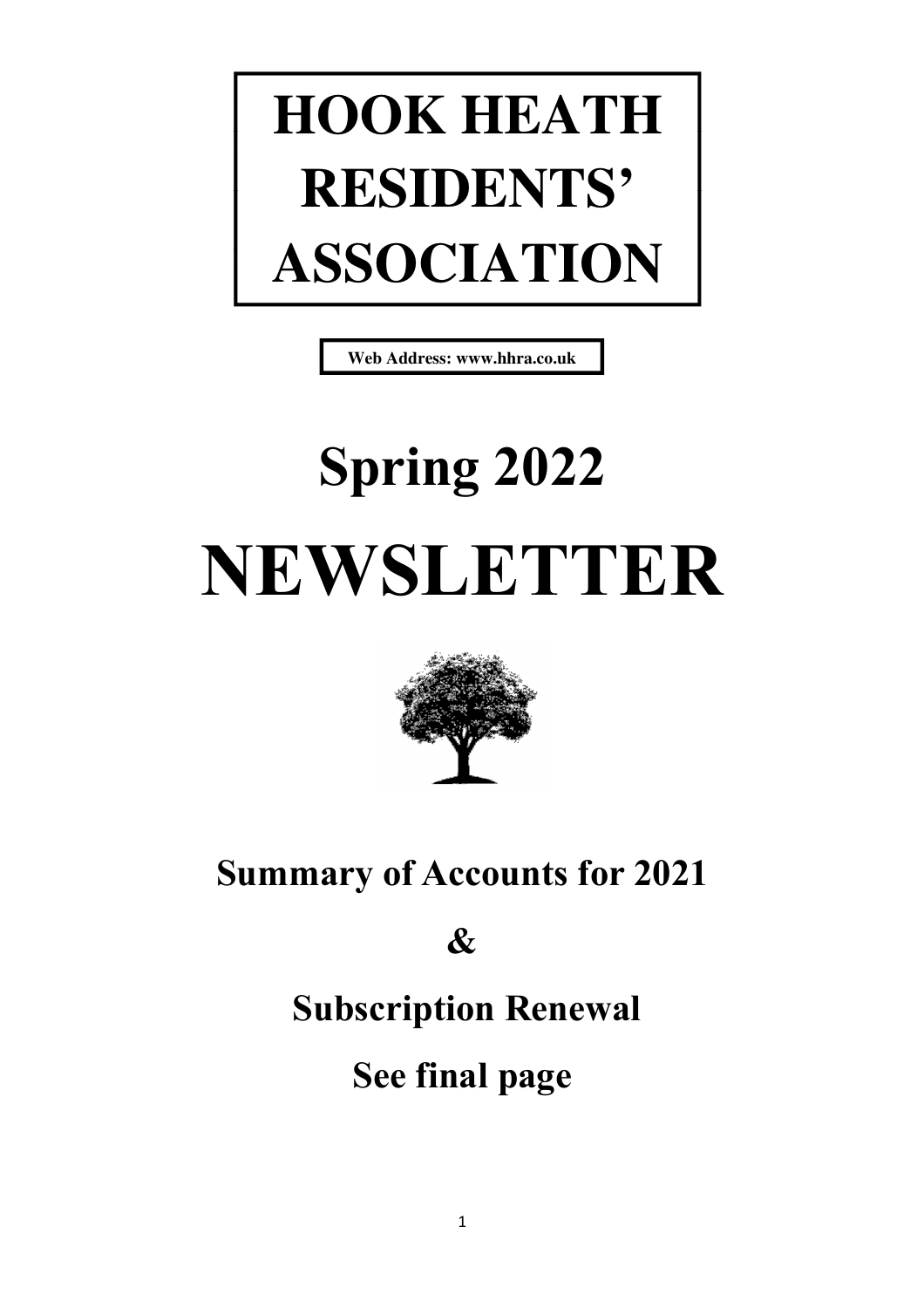# Hook Heath Residents' Association Hook Heath Residents' Association

### 2022 Newsletter

#### **INTRODUCTION FROM THE CHAIRMAN**

I hope that you are well and have avoided the worst of the virus. It's been a difficult year for many and while it looks as if things are returning to normal, I expect there are a lot of people who are still worried about catching Covid-19. As I write this the rates are moving in the wrong direction, but the Government seem unconcerned about the level of hospitalisations.

Because of Government restrictions the Committee were unable to hold meetings in person in the first part of 2021 when virus levels were low. We did however have the benefit of Committee meetings in person in October and in December, although virus levels were rising at that point. We also held an AGM and thanks are due to the people who came to the meeting – especially as the weather was terrible. At the AGM we welcomed Bronwen Diemont onto the Committee, which is now up to eight members.

The HHRA Committee held eight meetings in 2021. We have continued to avoid using HHRA funds to pay for a subscription by limiting ourselves to (multiple) 40-minute sessions on Zoom. We plan to continue to use Zoom until virus levels are lower and we feel confident about meeting in person again.

Much of our time this year has again been devoted to considering local planning applications, the Council's future plans for the Green Belt having been settled. The decision by the Inspector to keep the Green Belt boundary in Hook Heath unchanged means that there will be no building on the land north of Saunders Lane, or between Allen House Park and Hook Hill Lane, before 2040 – unless of course the Government changes the rules. There is no news about proposed changes to the planning regulations, probably because there is no political agreement as to what should be done.

The other significant issue during 2021 has been getting the new benches installed using money from the Community Infrastructure

Levy. Covid and Brexit meant that making progress in this area took longer than we had originally anticipated but the bench programme has now been completed. There have been a couple of comments (mostly positive) about the red colour but that wasn't our decision. Another success was obtaining some funds to plant daffodil bulbs on the grass triangles by Woodbank.

We have also spent some time looking into issues with trees and the enforcement of tree planting conditions. In addition, we have engaged with the Council in a discussion on where to plant more trees as the Council was given £10,000 by the owners of Woodbank. It's more difficult than you might think as many of the obvious places are ruled out by underground cables.

#### ASSOCIATION OFFICERS

| Chairman: Dr. Mike Cooke<br>Tel: 01483 727832   |
|-------------------------------------------------|
| Vice Chairman: Vacant                           |
| Treasurer: Dr. David Dare<br>Tel: 01483 764942  |
| Secretary: Heather Mustard<br>Tel: 01483 729052 |
| <b>COMMITTEF MEMBERS</b>                        |
| <b>Judith Oakley</b>                            |
| <b>Ron Brandman</b>                             |
| <b>Gerald Griffiths</b>                         |
| <b>Frances Griffiths</b>                        |
| <b>Bronwen Diemont</b>                          |
| <b>WFBMASTFR</b>                                |
| Dr. Neil Crver                                  |
|                                                 |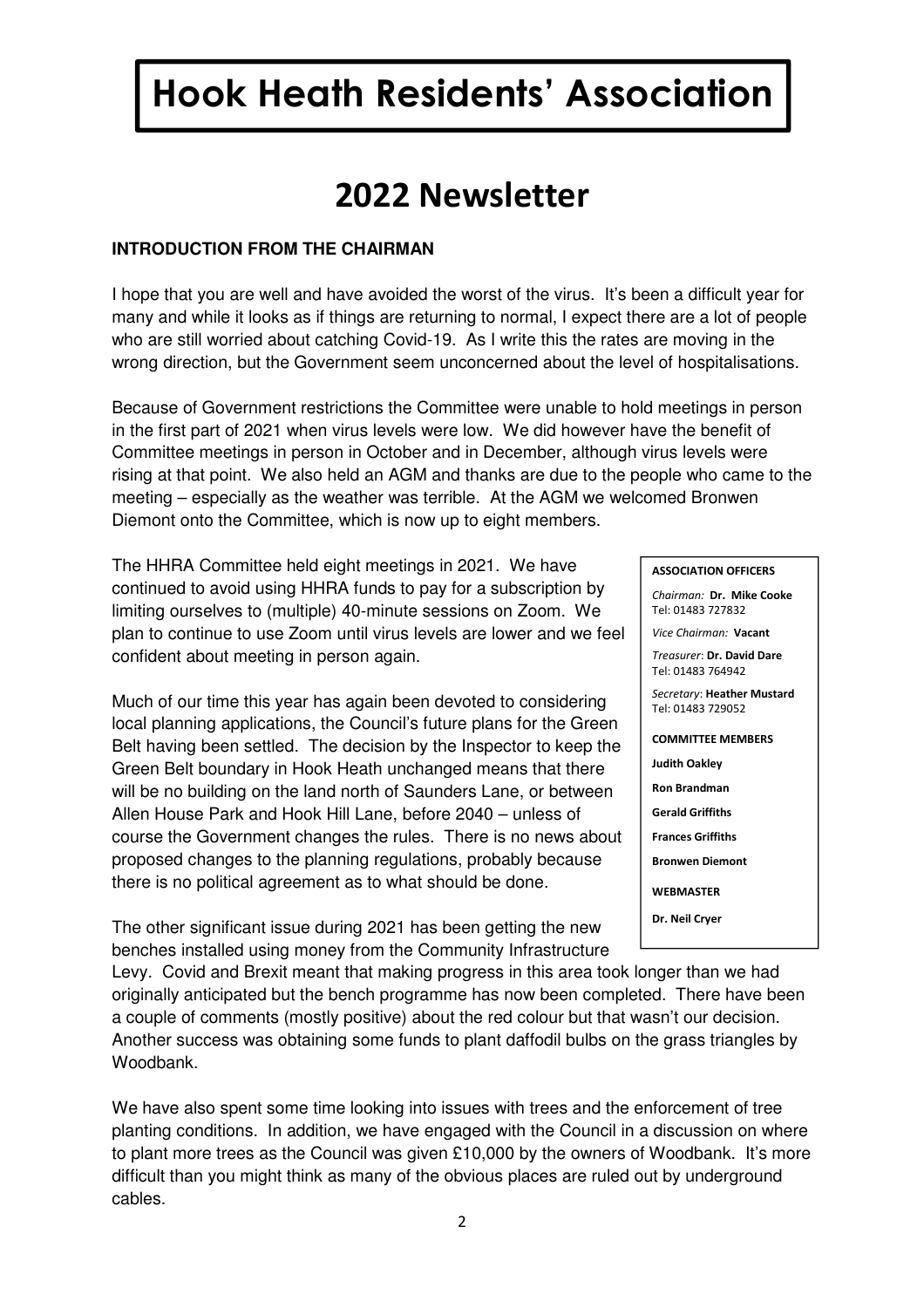These and other matters of concern to members are described in this Newsletter. Some issues are longstanding and are kept under continuous review, but we rely on residents to bring to our attention new local issues that they want us to consider.

#### **PLANNING APPLICATIONS**

Seven and a half years have elapsed since the Neighbourhood Plan was adopted by WBC, and the Forum and Residents' Association continue to examine all planning applications for compliance with the Plan and Woking Core Strategy. Though we write letters of objection to support members of the HHRA, or when we believe applications do not comply with local policies, in most cases a decision is made by a planning officer in accordance with the policies. There are relatively few instances where local opinion can have a significant impact. This can happen when the Planning Committee decides to ignore the recommendations of the planning officer though this only works where the decision is finely balanced; and if the policies have been correctly written there will be few of those.

An example is the erection of more tower blocks in the centre of Woking. The planning officer recommended approval but the Planning Committee turned the application down. This was overturned on appeal as the development was allowed by the policies in the Woking Core Strategy. Essentially the Council were powerless to prevent the development and probably hadn't foreseen that they would want to when the Core Strategy was written ten years ago, (possibly because the officers and Council members had changed considerably in the intervening years).



Having missed out on 2020 we held an AGM in October 2021 and presented the following information on planning applications submitted in the previous two years.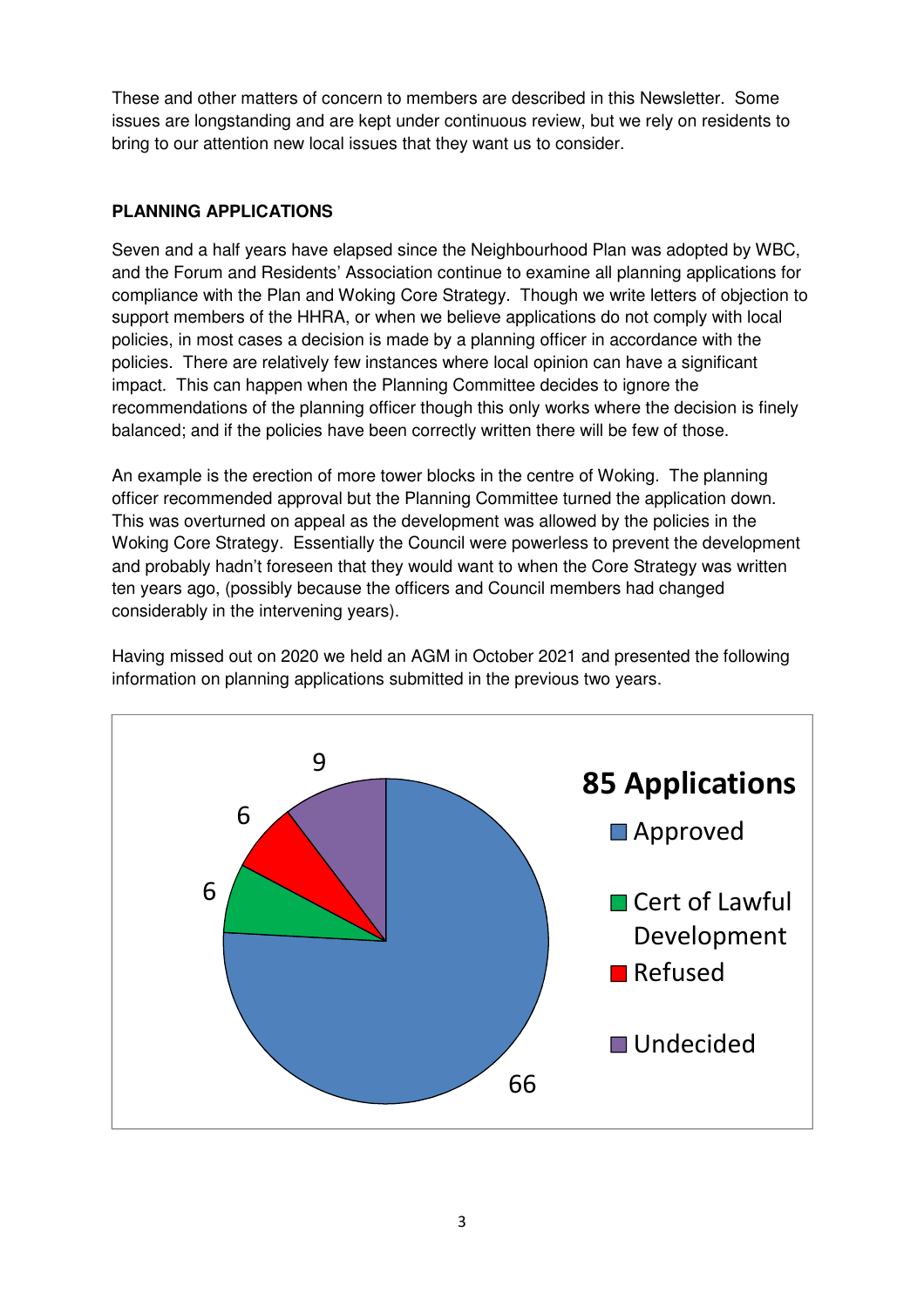Each of the six rejected applications had some aspect that the planning officer decided did not comply with the Core Strategy. Typical issues have been

- 1. Large extensions in the Green Belt. Woking Council have a rule that an extension that results in the house being more than 40% larger than its original size is very unlikely to be approved. In theory they can be allowed with very special circumstances but there have been no such cases successfully argued in Hook Heath recently. This rule has been applied irrespective of the extent to which the property is visible from the public domain, a principle that presumably has been established by appeals.
- 2. A garage directly in front of the main house and close to the road. This is unlikely to be approved. If it is offset and some distance from the road the chances are better.
- 3. Conversion of an outbuilding to separate freestanding accommodation. Any proposal that looks as if it can be interpreted in this way will be treated as an application for a new dwelling.

These three reasons have cropped up before and architects should be aware of the Council's policies in these cases.

This year has also seen the refusal of an application to replace a hedge with a wall or fence, and rejection of an application for a mobile phone mast. The former was an unusual one. Normally you can erect a wall or fence up to 1m in height without planning permission, but not if permitted development rights for the property have been removed; which often happens in the case of large houses or large extensions.

Applications for phone masts crop up all the time as the phone companies try to improve their coverage and add 5G. This can be a challenge as 5G equipment is heavier making sharing a monopole impossible. Applications seem to be outsourced so it's not the network provider themselves who submit the documents. The only aspects of a proposal that the Council are allowed to consider are siting and appearance. We've taken a look at a number of proposals and it looks as if some are destined to fail. In the Hook Heath case you might think that an application to build on a local green space, directly in contravention of the Neighbourhood Plan, was not the best idea. Couple this with a failure to submit all the necessary information with the application and not supplying it when requested, then it's no surprise that the proposal was refused. It also looks as if a part of the application was a 'cut and paste' job as the letter to SCC asked them to comment to Wirral Council.

In the second half of 2021 there were four more applications for monopoles elsewhere in Woking of which two were approved. In the case of those not approved, in one case the applicant failed to supply the requested information, and in the other the applicant had apparently failed to consider a different more suitable site. There was also an application for a 20m lattice tower in Sheerwater which was rejected.

There have been a further 24 planning applications in Hook Heath since the AGM. Most are for minor (or in one case major) extensions. However, two others are worthy of note. One is a proposal to divide the Haere Mai plot in two and build a second house. Haere Mai is at the junction of Mile Path and Holly Bank Road. The other is to replace the buildings at Hook Hill Farm by two new houses; this has been refused. Reasons include the design of house 2,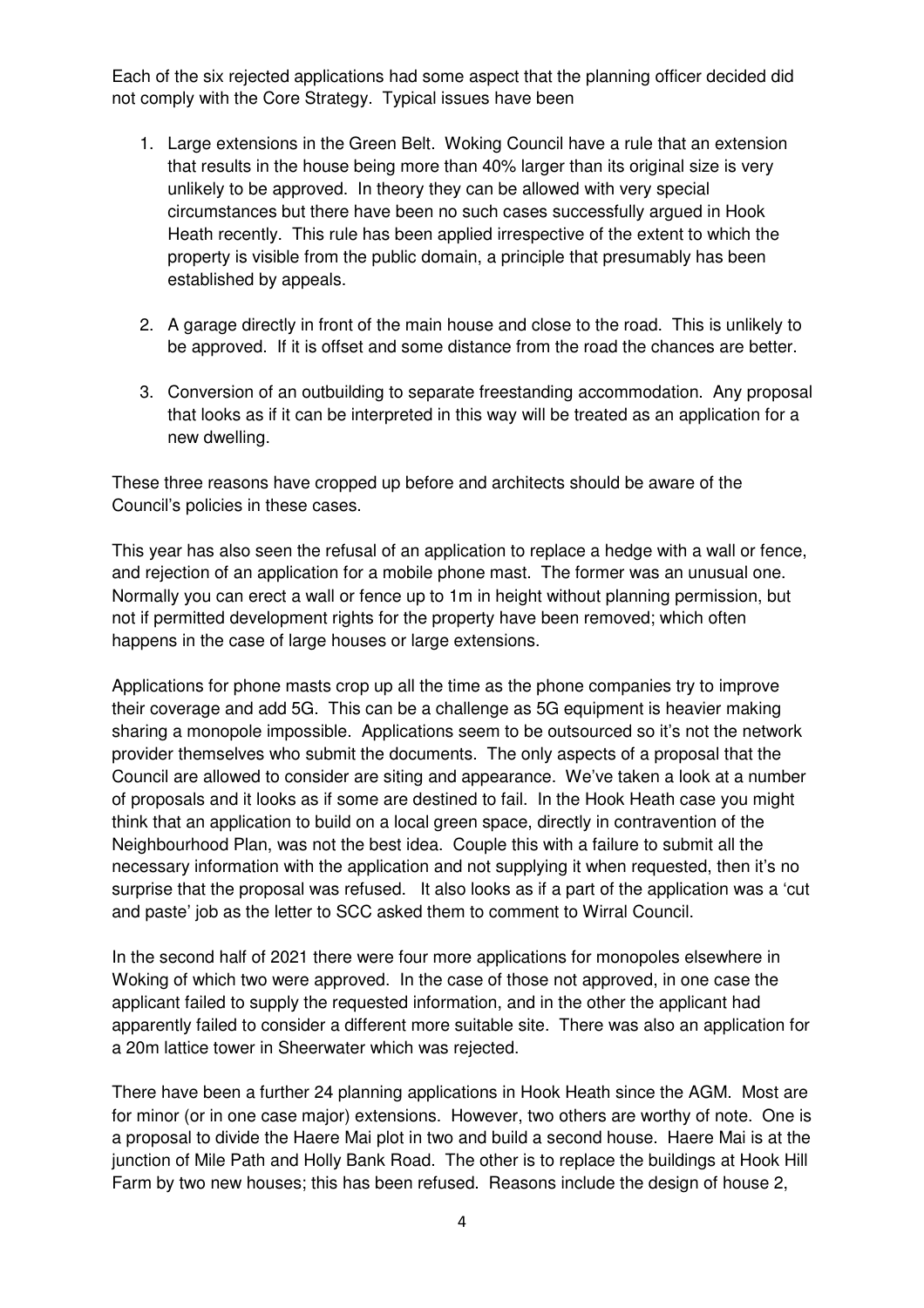the layout of the plots and the absence of a bat survey. The application was complicated by the absence of planning permission for the current house 2 as separate accommodation, and also by the Green Belt boundary which runs through the plot.

We are always happy to talk to residents about any planning issue they may have. We aren't experts but we have followed all the planning applications submitted since the Neighbourhood Plan was made so we have a fair idea of what is acceptable.

Those of you interested in planning and developments in Hook Heath can keep up to date with planning decisions in the quarterly Update from the Neighbourhood Forum. This is emailed to all members of the Residents' Association and can also be accessed on the HHRA website.

#### **SITE ALLOCATIONS AND THE GREEN BELT**

#### **The Current Position**

The latest chapter in the long running battle to save the Hook Heath Escarpment from development has closed with the publication by Woking Borough Council in 2021 of the Site Allocations Development Plan Document (SADPD). The sites north of Saunders Lane and north of Hook Hill Lane that were of greatest concern to us are now excluded from the list of allocated development sites and will remain within the Green Belt. During the time that the SADPD has been in preparation a secondary school and a leisure centre had been built on the central portion of the land between Egley Road and the railway line. It was therefore unsurprising that the Planning Inspector agreed with the WBC recommendation to remove the entire site from the Green Belt and to build housing on both the north and south ends of the site. He did, however, include in his report a recommendation that planners should make endeavours to maintain a visual gap between Mayford and Woking. A building consortium has already proposed a mixed development of housing and a care home for the northern end of the site.



Figure 1. The Green Belt sites of interest in the vicinity of Hook Heath

#### **Planning History**

In the post second world war period the government recognized the need to repair and replace damaged housing stock in London, and determined to "build back better". In practice this meant acquiring more land for development where the new housing would be at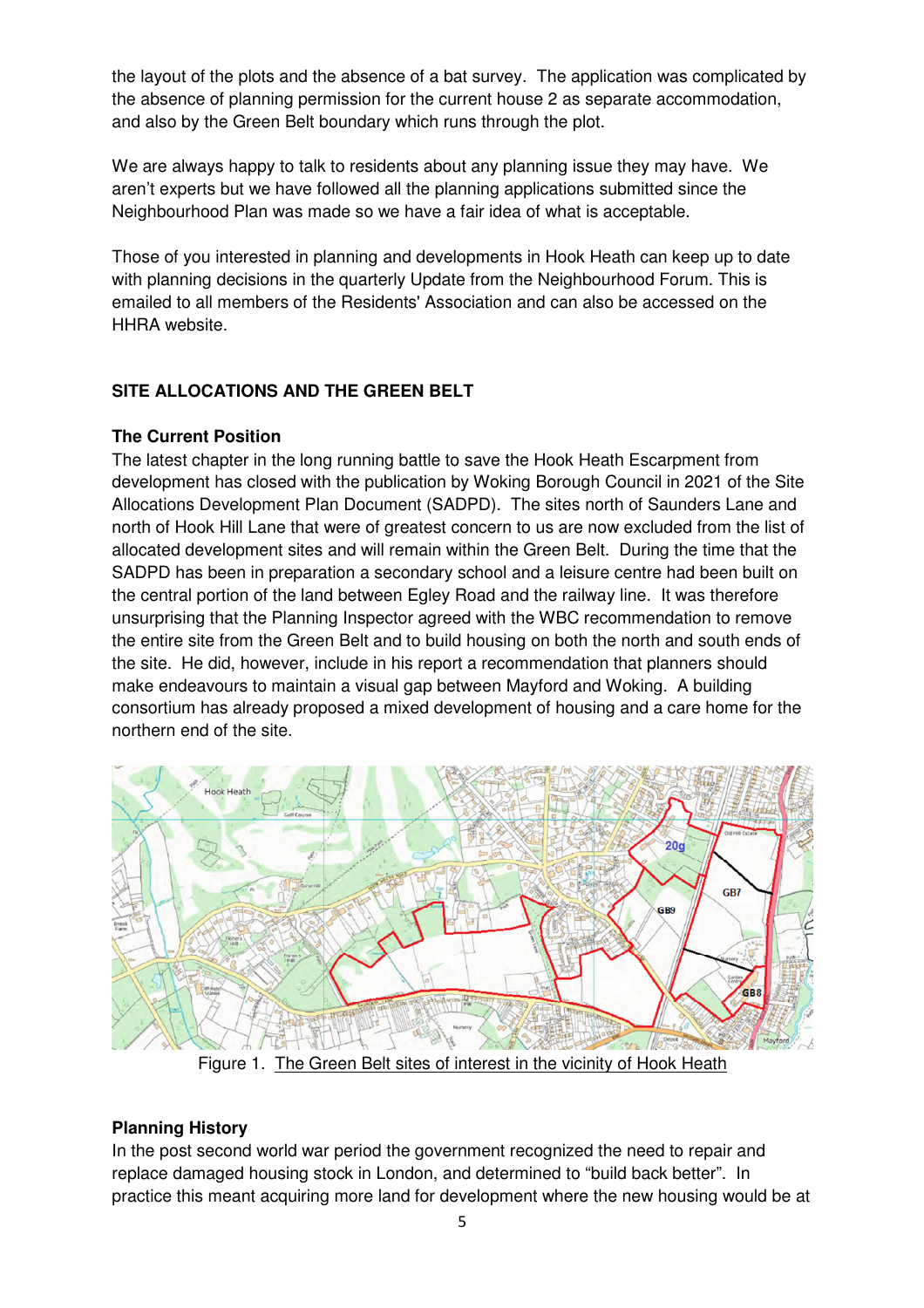lower density than had been common in much of the capital and in areas where air pollution would be less of a threat to health. The plan was to build a series of new towns away from London rather than allow existing London suburbs to continue to expand outwards. To achieve this, the Metropolitan Green Belt would be extended to enlarge the "no major development" zone, and would include undeveloped land in the Woking area.

In 1958 Martin Grant Homes Ltd. applied for planning to build on land that it owned north of Saunders Lane. Surrey County Council must have expected the application to be successful because it published a proposal to build a new primary school on a council-owned site in Hook Heath to meet the anticipated demand from the new housing estates. Residents of Mayford and Hook Heath were not in favour, and submitted objections that eventually led to an inquiry at which the application was approved. Fortunately, among local residents were a number of lawyers and planning experts who spotted flaws in some of the evidence presented at the inquiry. They had the expertise to take the matter to the High Court where they were successful. By this time several years had passed, and the Metropolitan Green Belt had been extended to include the open land north of Saunders Lane and north of Hook Hill Lane to protect them from development.

At the eastern end of Hook Heath Road many of the large houses along the ridge line had magnificent large gardens running down the escarpment. Unfortunately, their curtilages were not included in the newly designated Green Belt; so much of the escarpment between Fernhill Lane and Hook Hill Lane was vulnerable to development. Some re-development was inevitable because the staff needed to maintain such large houses and gardens had become both scarce and expensive. One by one all the houses between Fernhill Lane and Hook Hill Lane were either demolished or, more often, sub-divided. Mini estates were built in the gardens that extended down the escarpment, some as far as the railway line. In most cases staff cottages were retained as independent dwellings.

In 1983, perhaps encouraged by the steady expansion of housing on the escarpment, Martin Grant Homes Ltd again applied for planning permission to build on the Saunders Lane sites, but was again unsuccessful. Serious opposition to building on what remained of the eastern end of the escarpment began when Allen House School closed and the land was sold to McAlpine for development. The Allen House Action Group (forerunner to the HHRA) was formed by local residents in an attempt to amend the developer's plans to reduce the impact on the Hook Heath street scene of a proposed "barrack block", to preserve some of the woodland, and to keep the steepest part of the escarpment open.

The latest phase of the battle began in 2012 when Woking Borough Council, struggling to meet a housing target imposed by central government, concluded that some land would have to be removed from the Green Belt. At the Public Examination of the Woking Core Strategy the Inspector agreed that additional land was needed to meet the housing target and directed WBC to conduct a review of the Woking Green Belt to identify the sites most suitable for development. From this point on progress towards the adoption of the Woking Site Allocations Development Plan Document has been reported in successive HHRA Newsletters and Annual General Meetings, and will not be repeated in detail here. There are, however, some interesting parallels with the earlier campaigns to save the Green Belt in the Hook Heath area. For instance:

a) Surrey County Council published a proposal to build a new primary school on part of a site that it owned at Hale End in Hook Heath at about the same time as the 1958 application by Martin Grant Homes Ltd to build housing north of Saunders Lane was under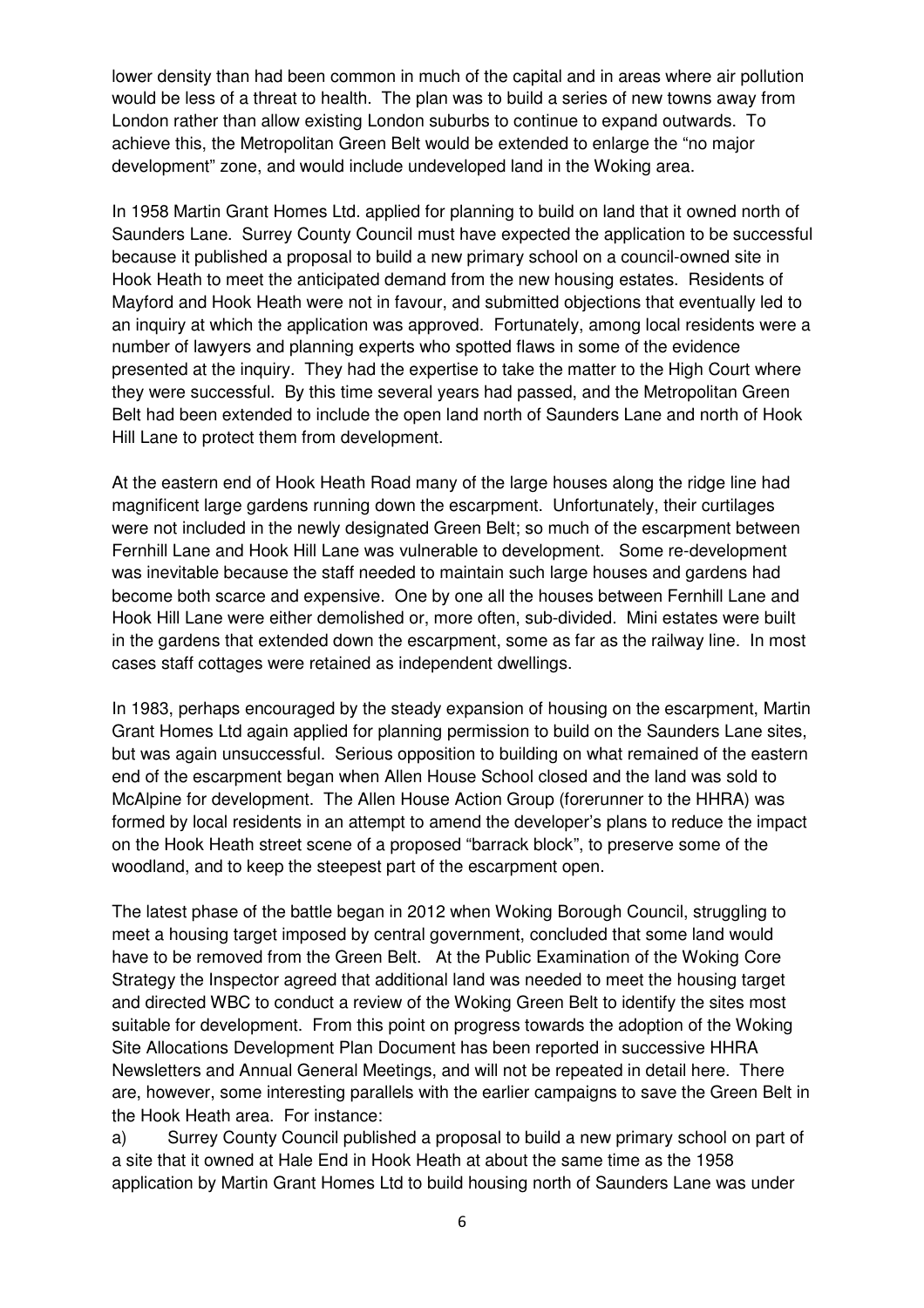consideration. The justification for the school was that it would be needed to serve the educational needs arising from the new housing estates planned for the area. A key feature of the most recent review of the Green Belt was a proposal for a secondary school linked to a sports/leisure complex on Green Belt land in Mayford between Egley Road and the railway track. While sports facilities are a permitted development within the Green Belt, a school is not except in very special circumstances. It cannot have escaped the notice of those tasked with reviewing the Green Belt that the proposed Egley Road development would considerably enhance the suitability of nearby escarpment land for housing.

b) The Green Belt Review was fundamentally flawed because it did not cover all areas of the Green Belt within the Borough, but only a pre-selected list of sites favoured by WBC planners. Some sites had to be selected even though they were of low suitability for development. HHRA was fortunate to obtain the services of a senior planning consultant who provided us with a comprehensive critique of serious flaws in the Green Belt Review and the evidence underpinning the WBC draft Site Allocations Development Plan Document. Along with many other organizations and individuals HHRA submitted objections to the draft SADPD at the public consultation phase, where they were ignored, and again to the Planning Inspector at the public examination. The Inspector ruled that the draft SADPD was unsound because of the flawed nature of the evidence on which it was based. The Site Allocation process had to be repeated, causing a delay during which other solutions were explored.

Councillors came up with two alternative plans. The first was to develop land east of Martyrs Lane on the north side of Woking to relieve the pressure to build on other sites in the Green Belt. A long period of analysis produced a proposal that caused an even greater volume of protest, and was anyway doomed when two major land owners in the area refused to cooperate. The delay, however, allowed time for the second alternative to prove its viability. That was to build upward in the town centre. Opinions may vary, but evidence of progress was there by then for everyone to see.

As a result, a revised version of the SADPD included fewer Green Belt sites. In our area the two sites north of Saunders Lane were dropped from consideration. They have not been reinstated despite intensive lobbying by the building industry. Thus, as with the 1958 application, the submission of flawed evidence in support of an application resulted in delay, during which circumstances changed to the disadvantage of the applicant.

c) Once the Saunders Lane sites were removed from consideration, the only reason put forward by WBC for removing the Hook Hill Lane sites from the GB (that they would become an isolated pocket of GB) was no longer valid, and there was nothing in the draft SADPD to say what was planned except that part of the site was to be designated Green Infrastructure. With the help of our planning consultant HHRA argued that the land would be better protected, and the proposed use of the land for Green Infrastructure could equally well be implemented, if it stayed in the Green Belt. Our submission was clearly noted because, prior to the Public Examination, the appointed Inspector challenged WBC to provide more detail on what was actually planned. After a series of exchanges it eventually transpired that the plan was to offer the entire site for general development after the site had been removed from the Green Belt under the guise of designating it for Green Infrastructure. The Inspector was not impressed, and ruled that the land north of Saunders Lane should remain in the Green Belt. Again, an example of the perils of submitting flawed or misleading evidence!

#### **COMMUNITY INFRASTRUCTURE LEVY (CIL)**

As at 31<sup>st</sup> January 2021, the amount of CIL received and earmarked for Hook Heath amounted to £27,744. Since that date the pot has grown by £25,488 to £53,232 as at 31<sup>st</sup>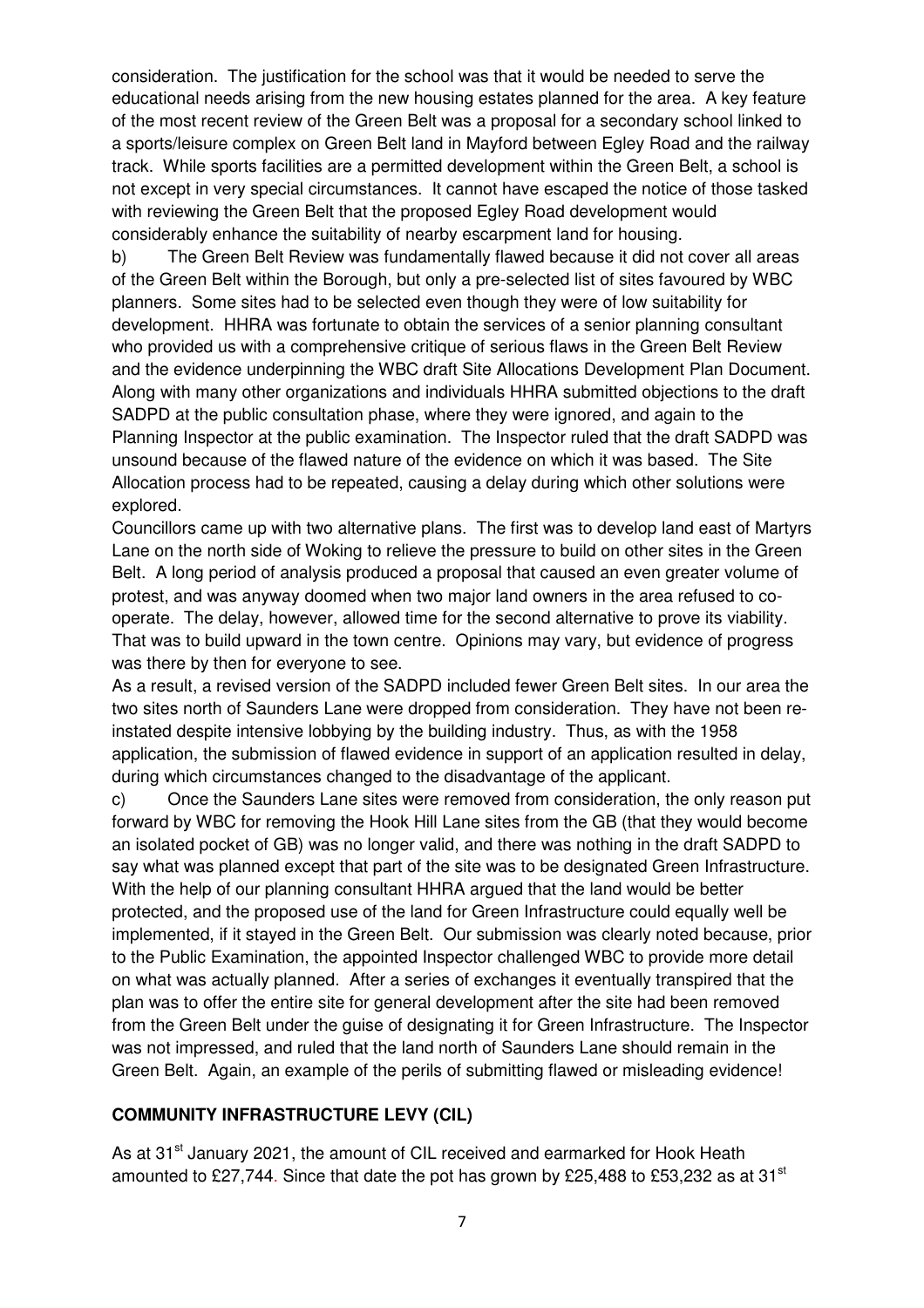December 2021. The increase in the pot came from two developments; at South Hurstgate (third tranche) and Bernisdale in Hook Heath Road.

As mentioned in the last Newsletter, your Committee was committed to spend an estimated £15,000 of the CIL pot on the restoration and installation of benches around Hook Heath and the installation of a safety handrail on the steep slope from the railway bridge to St John's Lye. The bench installation and renovation work has finally been completed and the installation of the handrail partly completed; but not quite in the right place! The handrail will need to be extended if it is to achieve its purpose.

As said above, we currently have £53,232 CIL to spend, less of course the money already spent on the benches and handrail. There is hope for the receipt of at least £3,195 more CIL during the current year bringing the net potential CIL available to £41,427. As things stand, the HHRA is contemplating spending some of the CIL pot on improvement of the public green spaces in Hook Heath and improvement of the rutted path to St John's Lye by the golf course to facilitate push-chair/ wheel chair access. There are technical difficulties to overcome with both ideas, but we remain hopeful that we will achieve our ambitions. If residents have some novel ideas as to how CIL funds might be spent, we would welcome your thoughts. For practical reasons, expenditure on footpaths and additional street furniture has been put to one side for the moment.

Not all residential developments produce CIL receipts, because of exemptions e.g. "selfbuild". Although only two developments yielded CIL receipts in 2021, there were in fact more than forty Hook Heath planning applications permitted in 2021 (ignoring tree and minor development applications). The number of applications suggests a trend for residents to continue to "invest" in their homes rather than move away from the Hook Heath area. On the other hand, approximately thirty existing houses in the Hook Heath area changed hands based on sale completions in the calendar year 2021. This is a significant increase in the number of "Covid restricted" house sales in 2020 when there were just nine sales.

#### **TREE PLANTING IN HOOK HEATH**

When planning permission was granted for the Woodbank Residential Home, the developer, Birchgrove, gave £10,000 to be spent on planting mature trees in Hook Heath to compensate for tree loss at Woodbank. In 2021 a HHRA Committee member walked Hook Heath with Woking Borough Council's arboriculturalist, James Veats, and his colleague to identify suitable places to plant new trees. They also discussed possible unusual species.

HHRA had hoped to plant a tree on each side of Holly Bank Road outside Woodbank and another by the seat at the junction with Mile Path. Unfortunately investigations by Serco showed that not to be possible because of all the underground services, as is also the case in Hook Heath Road.

Early in 2022 HHRA heard from James Veats that some planting was about to begin, just at the end of the planting season. Trees have now been planted on council-owned land in Hook Heath Avenue. They are: 1 x Acer Freemanii Autumn Blaze, 1 x Betula utilis Jermyns, 1 x Liquid Amber St. Worplesdon, and 2 x Gringko Biloba. Also, at the junction of Wych Hill and Orchard Mains 1 x Prunus Avium Plena has been planted. The Council team will be looking for additional locations in readiness for next year's planting season.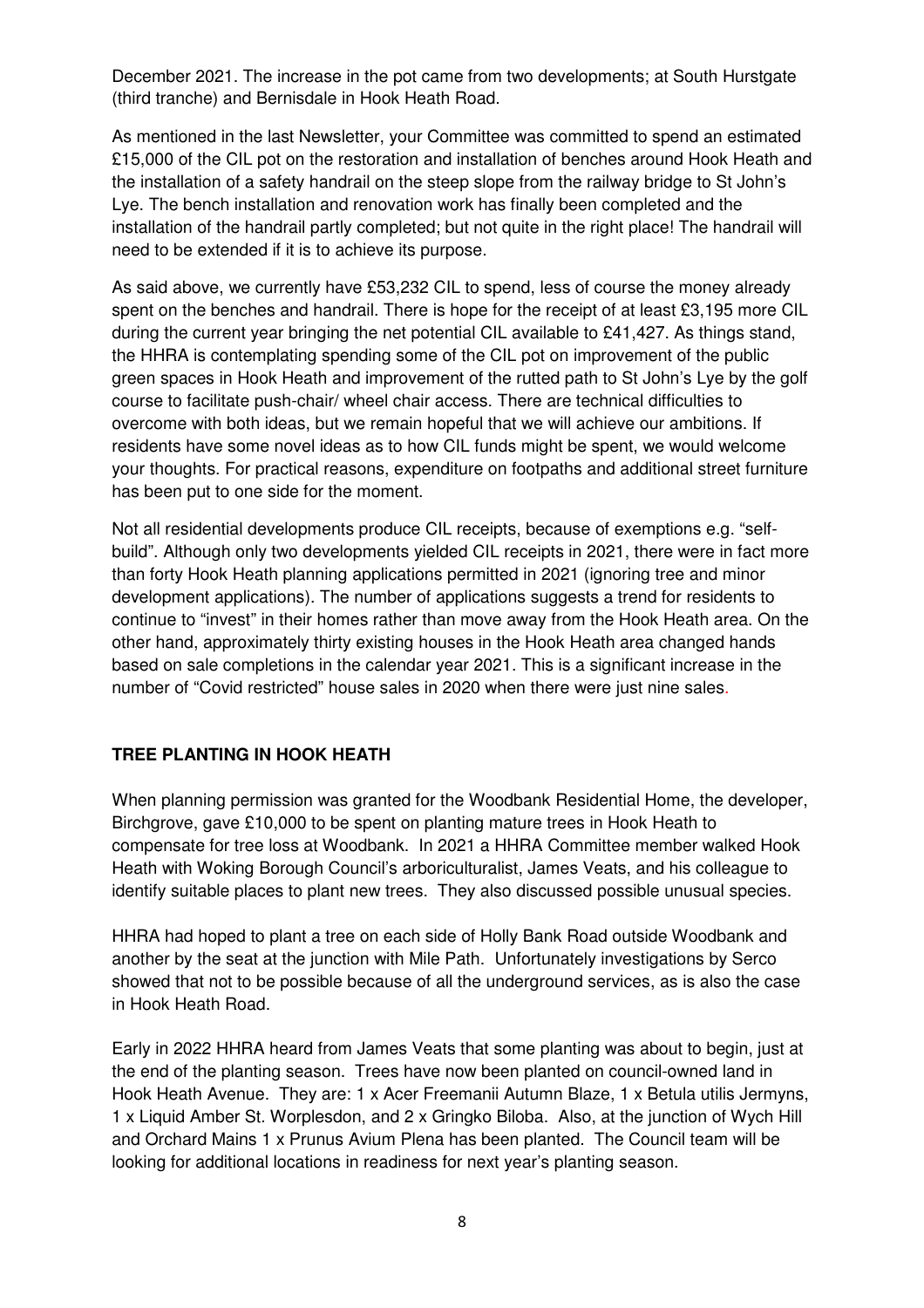It will be really refreshing to see new trees on Hook Heath and to watch them growing. We need as many trees as possible to preserve the Arcadian nature of Hook Heath, which is one of the reasons people give for wanting to live here.

A few residents have lost trees in the recent storm Eunice. They have mostly been very old pine trees that were part of the original heathland. Unfortunately, we continue to see a steady stream of applications for tree felling, crown reductions and limb removal. Reasons are not always clear but they are usually where tree branches are close to buildings or overhanging roads and pathways. The thinning of our immediate sylvan landscape is becoming ever more noticeable with not only a reduction in wildlife habitat but also erosion of the aesthetic value of our neighbourhood. Seemingly our convenience is more valued than a green environment that is, bit by bit, becoming marginalized. Trees that place unwelcome shadow over our homes and gardens today will become increasingly welcome in years to come in providing cooling shade and help to drink up excess rainfall. Tree surgery decisions should not be taken lightly as the process mars the natural beauty of a tree's outline, but more palpably upsets the natural balance of its lifecycle, making it more vulnerable to disease. Trees with an artificially reduced capacity to grow leaves have to work harder to sustain the same root and trunk structure with the ultimate effect of a reduced lifespan. Where tree surgery is considered essential, please add planting without delay whether this is with replacement trees or just to thicken existing hedges. You can find valuable advice on smaller trees and shrubs that will benefit wildlife on websites of organisations such as the RSPB and the Woodland Trust.

#### **COMMUNITY CLEAN-UP**

The first Hook Heath Community Clean-up, organised by WBC, took place last September. The event was well supported by local residents happy to volunteer their time to walk along the many paths and roads of Hook Heath, collecting litter as they went. Litter picking devices, high vis jackets and black waste bags were provided by WBC, and by the end of the morning the waste bags were filled with rubbish and stacked high ready for collection by Serco.

A second Hook Heath Community Clean-up is now planned for Saturday 23 April. If you are interested in taking part and would like more information, further details about the event can be found on the HHRA website and the Hook Heath Facebook site.

#### **IT MATTERS – A VIEW BY THE CHAIRMAN**

Both the Hook Heath Facebook page and Nextdoor continue to be used extensively. There seems to be little overlap of posts; perhaps the disadvantage of the Facebook page is that you have to join Facebook as well… but you don't need to read the main feed if you don't want to. Nextdoor has adverts (I seem to get a lot of Verisure) but the Facebook page is advert free – except for local people who are also members.

Having written about social media last year I thought it worth saying a few things about fraud and internet scams. This is estimated to account for 40% of all crime in the UK, has a very low clear up rate and rarely hits the headlines. You tend to think it won't happen to you but one of my friends was caught out when she was sent a WhatsApp claiming (falsely) that her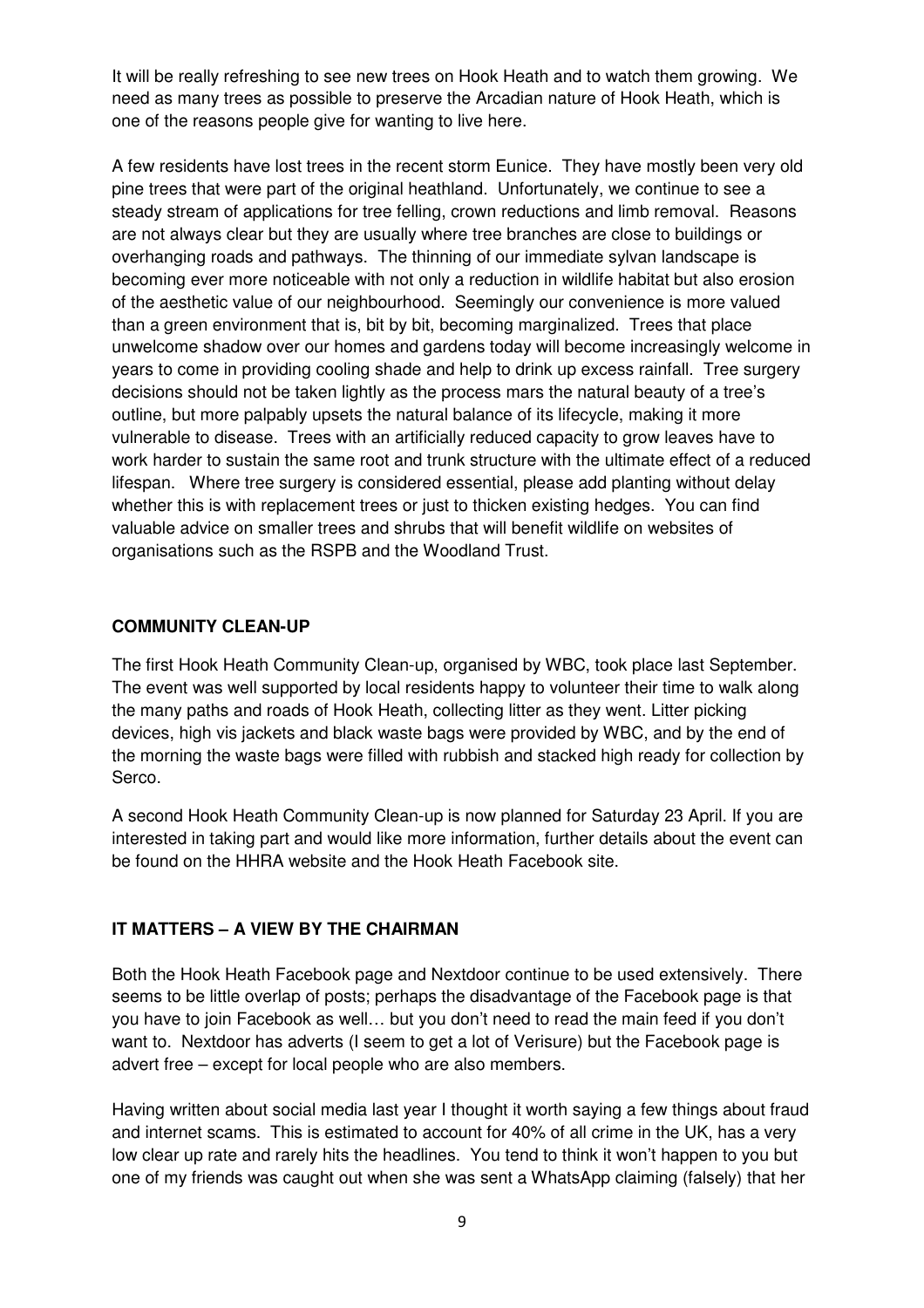son was in difficulties and needed £2,000. A combination of circumstances meant that she fell for it and though her bank eventually refunded the money it was an unpleasant incident.

This is a well-known, increasingly common trick. Over two thirds of IT frauds are impersonation scams with fraudsters most commonly pretending to be from banks, household brands (e.g. Amazon and PayPal), the NHS and government departments. Phone, text and email were the preferred methods used by scammers to con victims.

There are many different variations but the main ones and the best responses are:

- Amazon prime account problems: don't respond to any cold call from Amazon but log into your account or phone them directly using the number on the web-site.
- National Crime Agency/HMRC: the NCA does not contact members of the public directly and HMRC will usually write. Again contact HMRC directly.
- DPD/UPS/Royal Mail 'you've missed a delivery' texts: don't click on links.
- NHS/Covid payment requests: ignore I see someone on Nextdoor got caught out recently.
- On-line ads, particularly those embedded in social media: many are genuine but some are not - remember that if it looks too good to be true then it probably is.

The important thing is not to panic and react quickly; if you're not sure then talk it over with someone who isn't emotionally involved and then get in touch with the organisation directly.

#### **WEBSITE MATTERS**

The HHRA website continues to be popular among Hook Heath Residents.

The page about the general history of Hook Heath is the most accessed of the 30 pages, followed by the pages on planning applications and named houses. This said, visitors to the website clearly spend considerable time browsing around the other pages.

If you ever wonder what to do to fill your spare time, then try the page on 'Events and activities' for ideas. It deserves attention.

Contributions are always welcome. Send to webmaster@hhra.co.uk

#### **MEMBERSHIP**

The number of residents renewing their membership or joining the Association in 2021 showed a welcome increase over the level achieved in the last few years. There were no new threats of major development in or near Hook Heath last year to cause the Association to employ professional help in combatting them. As a result the accounts for 2021 (see page 10) show a surplus of income over expenditure of over £1,800.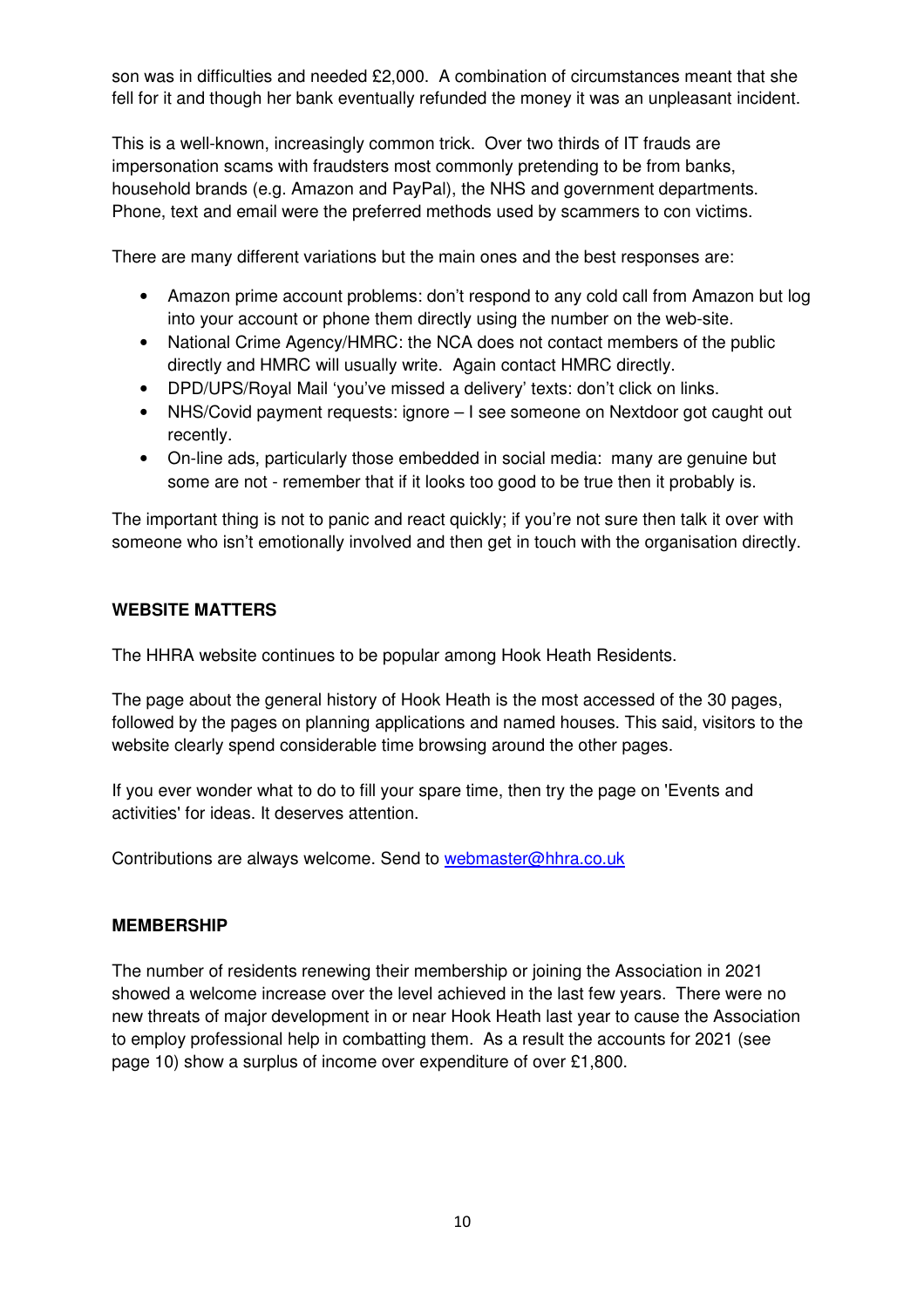#### **SUMMARY OF ACCOUNTS 2021**

| Income and Expenditure                | 2021       | 2020       |
|---------------------------------------|------------|------------|
| Income:                               |            |            |
| Subscriptions<br>Cheques and Cash     | £590.00    | £650.00    |
| <b>Bank Transfer</b>                  | £2,180.00  | £2,030.00  |
| Donations                             | £45.00     | £5.00      |
| Interest on Reserve Account           | £11.71     | £68.52     |
| Surrey CC Grant <sup>(1)</sup>        | £0.00      | £490.00    |
| <b>Total Income</b>                   | £2,826.71  | £3,243.52  |
| Expenditure:                          |            |            |
| <b>CPRE Subscription</b>              | £36.00     | £36.00     |
| <b>Open Spaces Society</b>            | £45.00     | £45.00     |
| Photocopying and printing             | £270.20    | £235.00    |
| <b>AGM</b> costs                      | £100.00    | £0.00      |
| Website renewal fee                   | £55.01     | £49.01     |
| Bulb planting <sup>(1)</sup>          | £465.00    | £160.00    |
| <b>Total Expenditure:</b>             | £971.21    | £525.01    |
| Income less expediture                | £1,855.50  | £2,718.51  |
| Fund balance at 1 January             | £43,762.58 | £41,044.07 |
| Fund balance at 31 December           | £45,618.08 | £43,762.58 |
| <b>Balance Sheet (at 31 December)</b> |            |            |
| Net current account balance           | £5,113.48  | £13,144.69 |
| Reserve account balance               | £40,629.60 | £30,617.89 |
| Net gross assets at 31 December       | £45,743.08 | £43,762.58 |
| Creditors <sup>(2)</sup>              | £125.00    | £0.00      |
| <b>Debtors</b>                        | £0.00      | £0.00      |
| <b>Net Assets at 31 December</b>      | £45,618.08 | £43,762.58 |

#### **Notes to Summary of Accounts**

- Note 1 SCC gave a grant of £490 for improving the appearance of open spaces in Hook Heath. £160 was spent on planting bulbs in 2020, and the remaining £330 was put towards the cost (£465) of further planting in spring 2021.
- Note 2 On 31/12/2021 an Association member requested repayment of £125 that had been inadvertently paid to the HHRA. Repayment was made on 4/1/2022 and is shown as a creditor in the 2021 accounts. A repayment of £10 was also made to a member who had mistakenly paid his subscription twice.